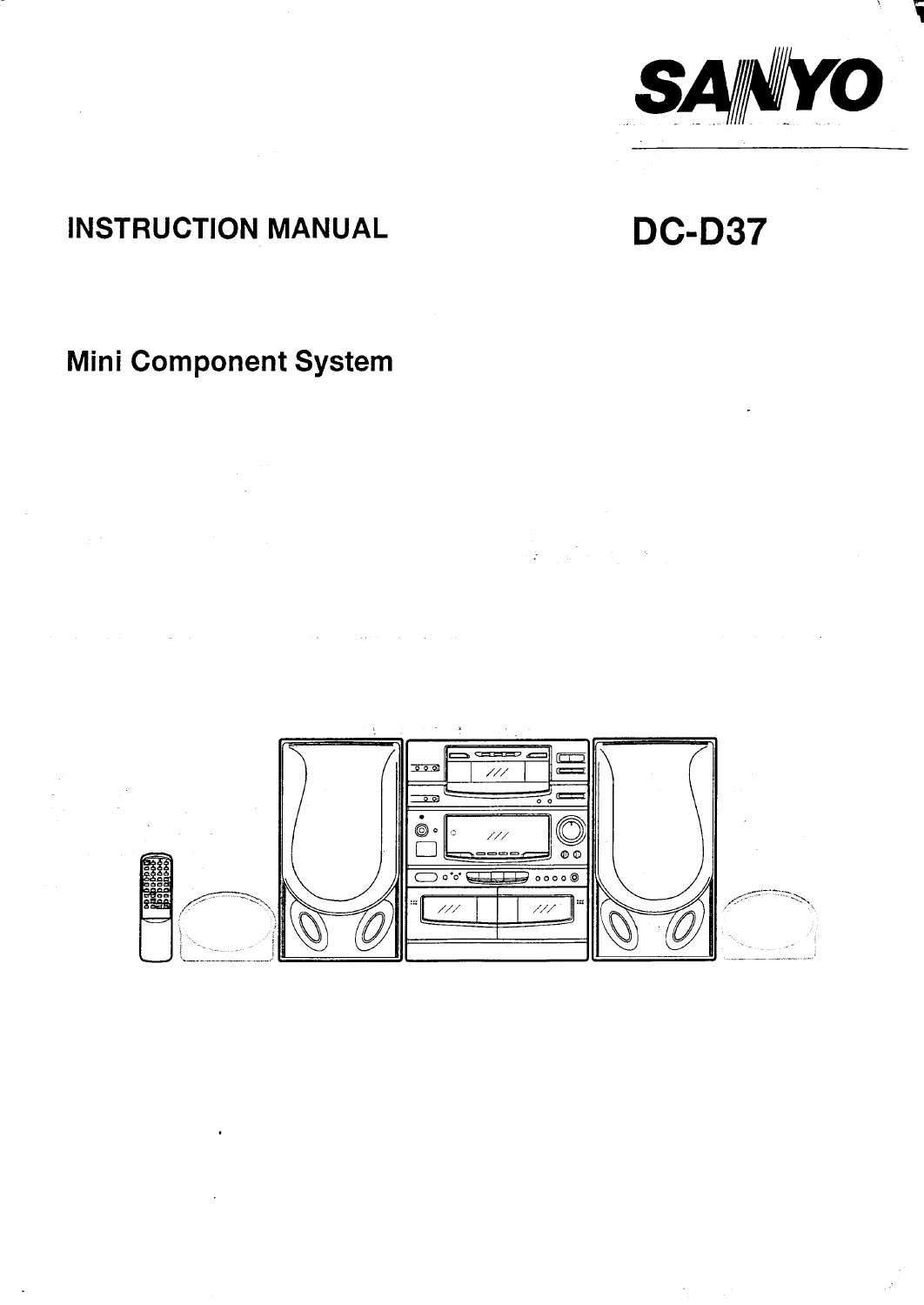

# -- PRECAUTIONS

- If water should enter the unit, electrical shock or malfunction may result. Always use it in a place where there is low humidity and little dust.
- Do not use where there are extremes of temperature (below 5°C or exceeding 35°C) or where direct sunlight may strike it.
- Because of the CD player's extremely low noise and wide dynamic range, there might be a tendency to set the volume on the amplifier unnecessarily high. Doing so may produce an excessively large output from the amplifier which could damage your speakers.

.<br>A company of

Sudden changes in the ambient temperature may cause condensation to form on the optical lens inside the unit. If this happens, take out the disc, leave the unit for about 1 hour, and then proceed to operate. When carrying the unit, be sure to remove any discs which may be inside and turn the power off. The STANDBY indicator lights. Then unplug the mains lead from the AC outlet. Carrying the unit with any discs inside may damage the discs and/or the unit.

The system's speakers use powerful magnets. Do not place timepieces, credit cards, cassette tapes or video tapes, etc. near the speakers.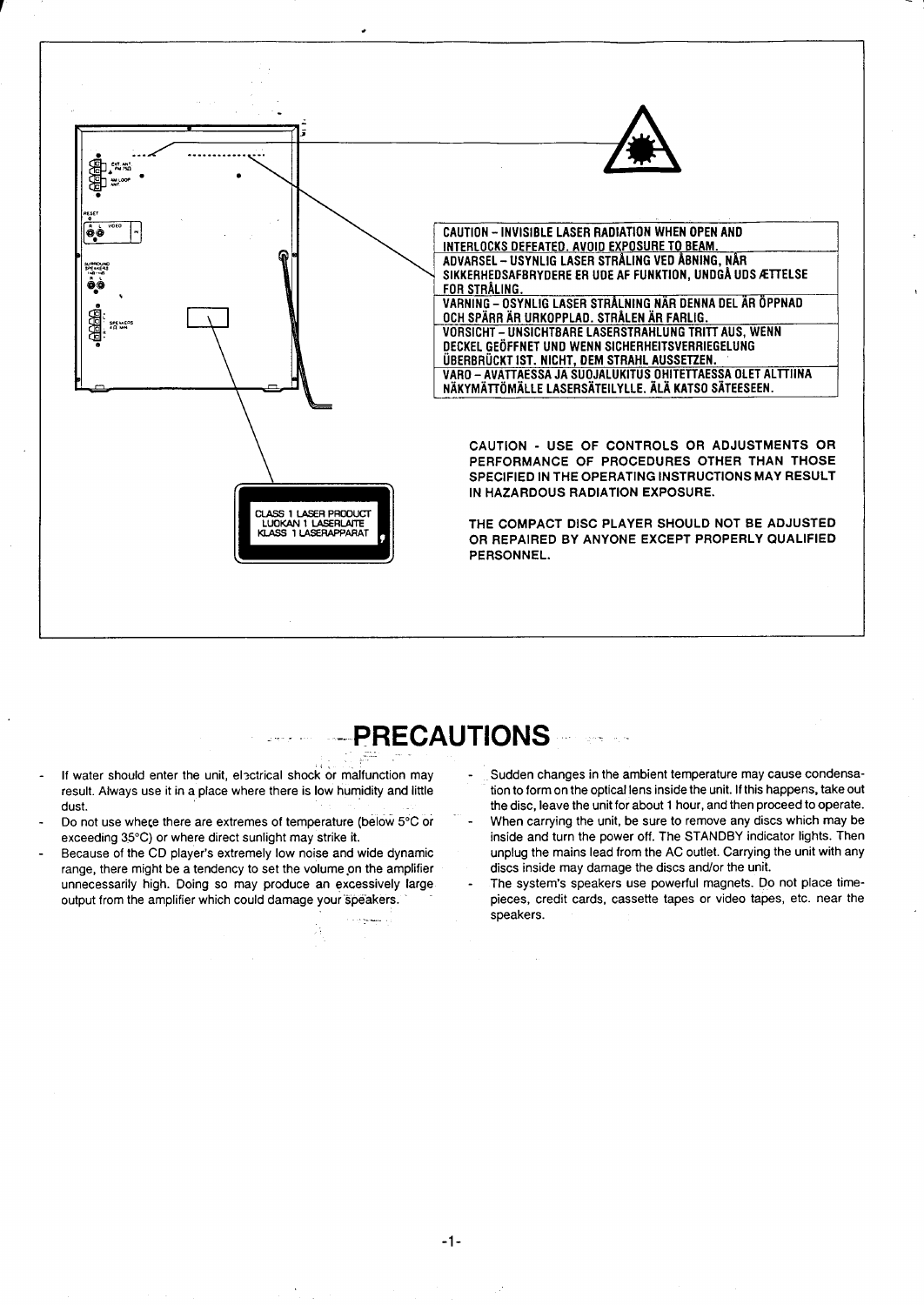# **CONNECTIONS**





the demonstration mode.

To cancel this mode, turn the power on or press the DISPLAY button.

The system is not disconnected from the mains unless the mains lead is unplugged from the AC outlet.<br>-

### **Speakers .,**

When connecting the speakers, make sure that  $(+)$  and  $(-)$  polarities are matched properly. Otherwise, the sound may appear to be lacking in the bass range and in stability.

Connect the speaker wire with the stripe to the red terminal (+) and the other wire to the black terminal  $(-)$ .

#### Attaching and detaching the speaker grille

### **Surround speakers**

Connect only the surround speakers (not supplied) to the SURROUND SPEAKERS sockets.





#### Note:

- The surround effect will not activate with monaural sources.
- Be sure to connect the surround speakers to both L and R sockets. . .

## **FM aerial**

The FM indoor aerial is sufficient to receive most local FM broadcasts and should be connected to the EXT. ANT. terminal. Extend the aerial wire as straight as possible and, while listening to the sound from the system, secure it in a pcsition which yields minimal distortion and noise. In fringe areas or where reception is distorted or noisy, an FM outdoor aerial (not supplied) should be connected instead of the indoor aerial. The terminals will accept 75-ohm coaxial cable. Consult your dealer.

### **AM loop aerial**

Assemble the loop aerial as shown in figure.

Unwind the aerial wires, then connect them to the AM LOOP ANT. terminals. Place the loop aerial in a position which yields the best AM reception, or attach it to a wall or other surface as shown in figure.

#### Note:

To minimize noise, the speaker, mains and any other leads should not come close to the FM indoor or outdoor aerial lead and AM loop aerial. Do not place the aerial leads close to the system.

### **Video equipment**

Connect leads (not supplied) from the audio output sockets of a video equipment to the VIDEO IN sockets.

### **Headphones**

Connect stereo headphones (not supplied) to the PHONES socket for monitoring or for private listening. The speakers are automatically disconnected when headphones are connected.



**,,**



Screws (not supplied)

**-2-**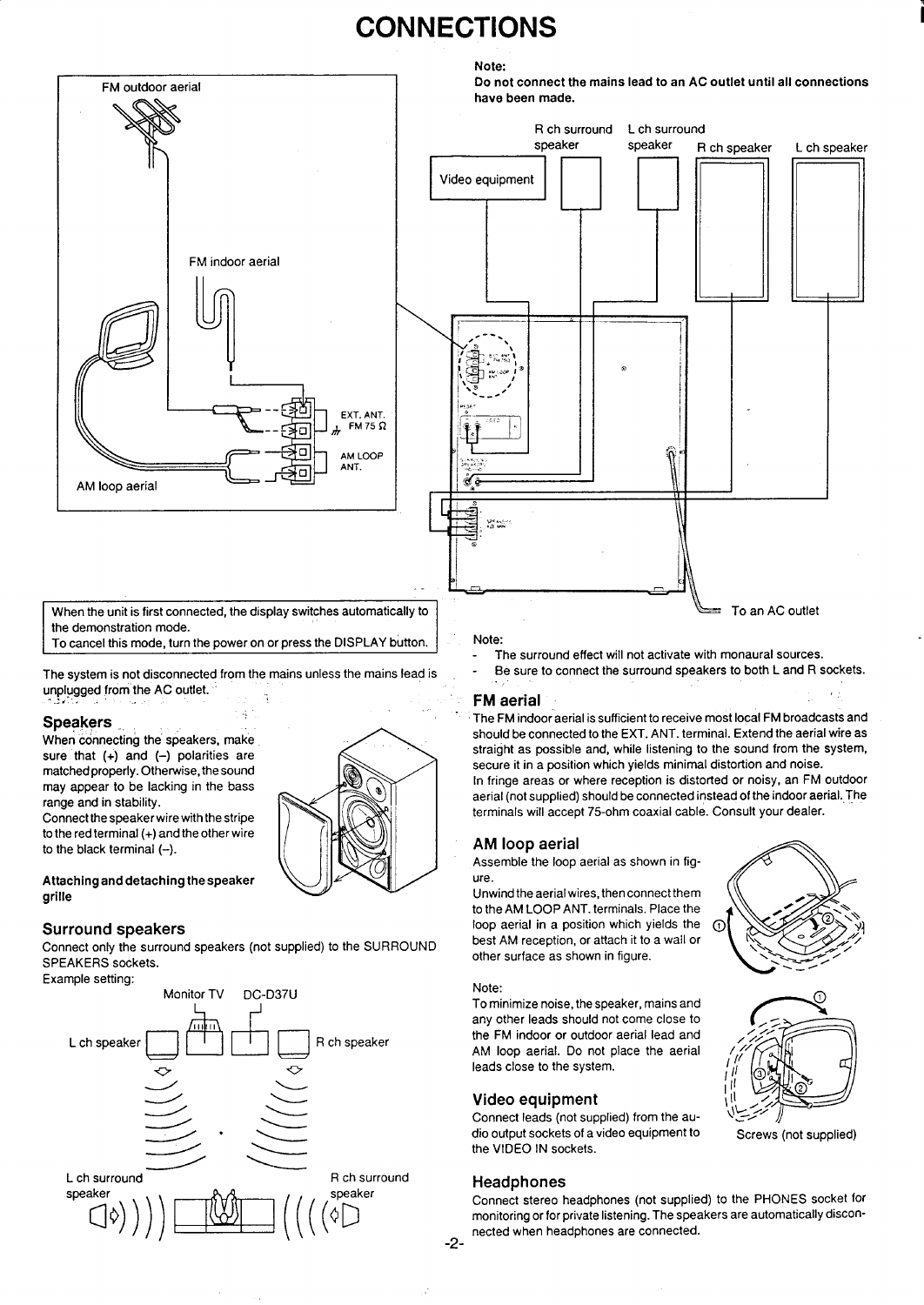# **CONTROLS**

●

# **CD player/Tuner section**



- 1. Memory button (MEMORY)
- 2. Computer recording button (COMPU. REC)

.—,

- 3. Repeat button (REPEAT)
- 
- 4. Disc check button (DISC CHECK) 8. Play/Pause button (PLAY/PAUSE)<br>5. Disc select buttons/indicators (DISC 1/DISC 9. Skip/Search buttons (SKIP/SEARCH) 5. Disc select buttons/indicators (DISC 1/DISC  $2/D$ ISC 3)
- 6. Disc tray open/close button (OPEN/ 11. Tuning buttons (TUNING)
- 
- 8. Play/Pause button (PLAY/PAUSE)
	-
	- 10. Preset tuning buttons (PRESET)
- 
- CLOSE) 12. Disc trays (DISC l/DlSC2/DISC 3) (inside 7. Stop button (STOP)<br>
8. Play/Pause button (PLAY/PAUSE) 
13. Band select button (BAND)

i

- 
- 14. FM mode select button (FM MODE)

# **Amplifier section**



1. Power button/Standby indicator (POWER/ 5. Volume control (VOLUME) 9. Function button (FUNCTION

,,, .

 $\mathcal{F}_{\mathcal{A}}^{\mathcal{A}}$  and  $\mathcal{F}_{\mathcal{A}}^{\mathcal{A}}$  and  $\mathcal{F}_{\mathcal{A}}^{\mathcal{A}}$ 

- 2. Display button (DISPLAY)
- 3. Remote sensor (IR)
- 
- 4. Display and the state

, and the second second constraints of  $\mathcal{L}_\mathcal{A}$  , and the second constraints of  $\mathcal{L}_\mathcal{A}$ 

- 7. Sound quality control (SPECTRUM CON-<br>
TROL)
	-
- 8. Bass expander button (BASSXPANDER)
- 
- STANDBY) 6. Balance control (BALANCE) 10. Function indicators (CD/TAPE/TUNER/<br>Display button (DISPLAY) 7. Sound quality control (SPECTRUM CON- VIDEO)
	- 11. Digital signal processor button (DSP)<br>12. Sound preset button (SOUND PRESET)
	- i.

 $\sim$   $\sim$ 

 $\mathcal{A}_{\mathcal{A},\mathcal{A}}$ 

 $\sim$   $\sim$ 

# **Cassette deck section :.**

.

,-

 $\sim 10^{-10}$  eV



- 1. Reverse mode select button (REVERSE  $\qquad \quad 6.$  Forward play button ( $\triangleright$ MODE)<br>Deck select button/indicators (A DECK B) <br>Deck select button/indicators (A DECK B) 8. Record/Record pause button/indicator
- 2. Deck select button/indicators (A DECK B) 8. Record/Record\_pause\_button/indica
- 3. Fast wind button ( $\triangleleft\triangleleft$ ) (REC PAUSE
- 4. Reverse play button (<)
- 5. Stop button (Cl)
- 
- 
- 
- 9. Record muting button (REC MUTE)
- 10. High-speed dubbing button (DUBBING HIGH)
- 11. Dolby NR button (DOLBY NR)
- 12. Headphones socket (PHONES)
- 13. Deck B cassette holder
- 14. Deck A cassette holder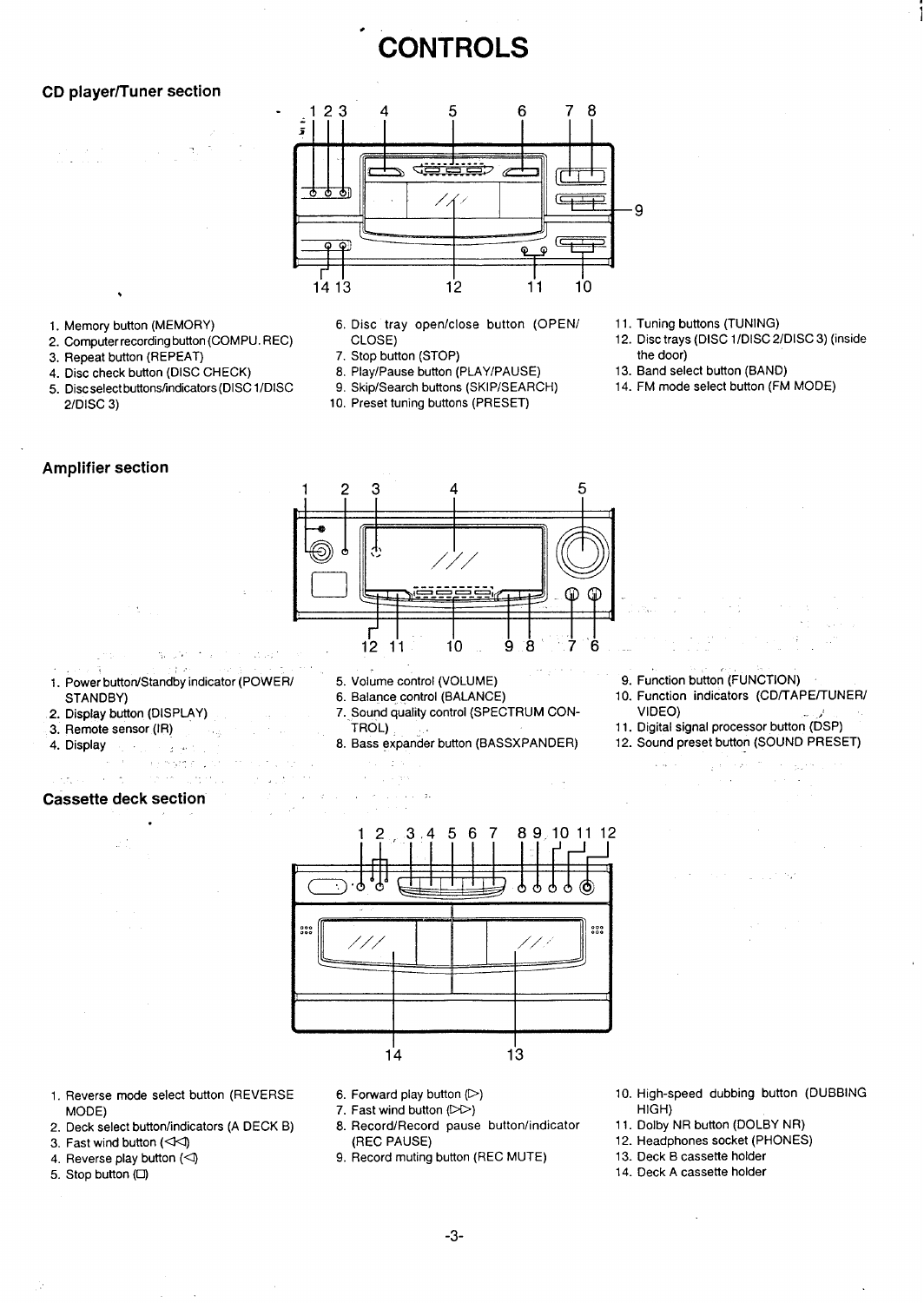# **REMOTE CONTROL**



- 1. Power button (POWER)
- 2. Sleep timer button (SLEEP)
- 3. .Video function button (VIDEO)
- 4. CD player controls
- DISC SELECT: Disc select button
	- MEMORY: Memory button (This button can also be used as a tuner memory button.) INTRO: Introscan button RANDOM: Random play button
	- CD ➤/11: CD function/Play/Pause button
	- : Stop button
	- REPEAT: Repeat button
	- M4, ➤u: Skip/Search buttons
- 5. Deck controls
	- DECK A/B: Deck select button
	- REC MUTE: Record muting button
	- 4: Reverse play button
	- ➤ : Forward play button
	- : Stop button
	- $\bullet$ /II: Record/Record pause button 44, ➤> : Fast wind buttons
- 6. Amplifier control SOUND PRESET: Sound preset button MUTE: Audio muting button VOLUME: Volume buttons
- 7. Number buttons (1 -9, O)
- 8. Tuner controls PRESET: Preset tuning up button TUNEFf/BAND: Tuner function/Band select button

## Number buttons (1 -9, O)

These buttons are used to select the track numbers on a disc or preset radio stations.

If the function is "CD", the buttons select the track numbers on a disc. If the function is "TUNER", the buttons select preset radio stations. With any other function, the buttons will not function.

.

- Two buttons must always be pressed. Example:
	- To select No. 3, press O, then 3. To select No. 10, press 1, then O.
	- To select No. 25, press 2, then 5.

# **Controls Inserting batteries**





\' Two AA/SUM-3/R6 batteries (not supplied)

#### Note:

Always remove batteries if the remote control is not to be used for a month or more. Batteries left in the unit may leak and cause damage.

## **Remote control range**



### **Operation**

By using the remote control, you can operate the system in the same way as with the controls on the main unit.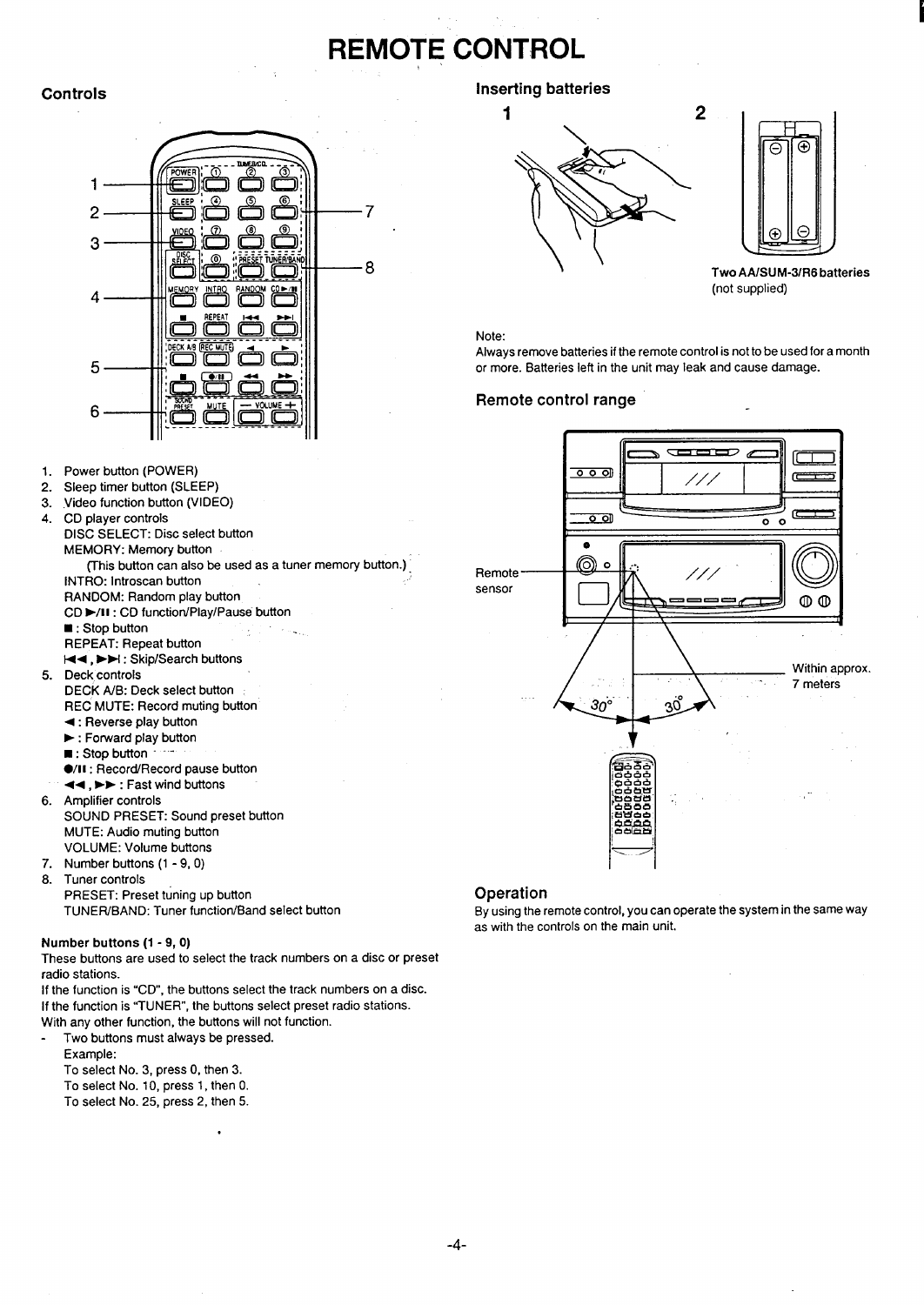# **BEFORE OPERATION**

## **Turning the power on and off**

Press the POWER button. The displays light and the STANDBY indicator goes out. (After connecting the mains lead, when you press the POWER button for the first time, the volume reset feature automatically reduces the volume level.) <sup>5</sup>

To turn off the power, press the POWER button again. The STANDBY indicator lights.

When the mains lead is connected to the AC outlet, the STANDBY indicator lights and the unit will respond to commands from the remote control.

### **Smart start function**

If the following buttons are pressed when the power is turned off, the unit turns on automatically and the selected function is set. CD player section PLAY/PAUSE, DISC 1, DISC 2, DISC 3,

OPEN/CLOSE Tuner section BAND Cassette section  $\triangleright$ ,  $\triangleleft$ 

### **Graphic display**

Below indication appears on the display for a few seconds when corresponding operation button is pressed.

 $\blacktriangleright$ , 4,  $\blacktriangleright$  , 44, ii,  $\blacksquare$ ,  $\blacksquare$ , 0, 0, A, B, 1, 2, ..... 16

### **Selecting the function**

Press the FUNCTION button to select the desired function. The selected function indicator lights in red.

The function is automatically selected when CD play or tape playback is started, or when the BAND button has been pressed (except during recording or tape dubbing).

When the function selection is changed, CD play or tape playback is automatically stopped. **Adjusting the volume of the set of the set of the set of the set of the set of the set of the set of the set of the set of the set of the set of the set of the set of the set of the set of the set of the set of the set of** 

Turn the VOLUME control, or press the "+" or "--" VOLUME button on the remote control.

## **Adjusting the left/right speaker balance**

Use the BALANCE control to adjust the left/right speaker balance

### **Adjusting the sound quality- "'-, -**

Turn the SPECTRUM CONTROL to LOW to increase the low frequencies. Turn the control to HIGH to increase the high frequencies.

.

**. .**

..

## **To reduce the volume temporarily"(muting)**

Press the MUTE button on the remote control. "MUTE" blinks on the . display.

To restore the previous volume setting, press the MUTE button again. "MUTE" disappears.

### **Bass expander system**

Press the BASSXPANDER button to enhance the bass sound. "BASS" appears on the display.

The initial setting of this function is ON.

### **Selecting the sound mode**

Press the SOUND PRESET button to select the sound mode matching the music to be listened to.



# **Selecting the digital signal processor mode**

The DSP button can be used to select the desired digital signal processor mode according to your speaker placement and the type of music being played. Each time the button is pressed, the digital signal processor and sound preset mode settings change in the following sequence:

1

LIVE: "Live" effect ("POP" is selected.) STADIUM: "Stadium" effect ("ROCK" is selected.) HALL: "Hall" effect ("CLASSIC" is selected.) Normal ("POP" is selected.)

If you wish to use a different sound preset setting after selecting the digital signal processor mode ("LIVE" digital signal processor setting and "CLAS-SIC" sound preset setting, for example), press the SOUND PRESET button after selecting the desired digital signal processor mode.

#### **Spectrum analyzer**

Indicates the input level and peak value of each sound range.

#### **Demonstration mode**

If the DISPLAY button is pressed, the display enters the demonstration mode. The following display modes will sequentially appear.

 $AMP \longrightarrow CD \longrightarrow TUNER \longrightarrow TAPE \longrightarrow AMP -$ 

To cancel this mode, press the DISPLAY button again.

### **WHAT TO DO IF ...**

If the operation of the unit or display is not normal or when all the memory contents are to be cleared, disconnect the mains lead from the AC outlet, then press the RESET button (rear of the unit) for20 seconds or more.

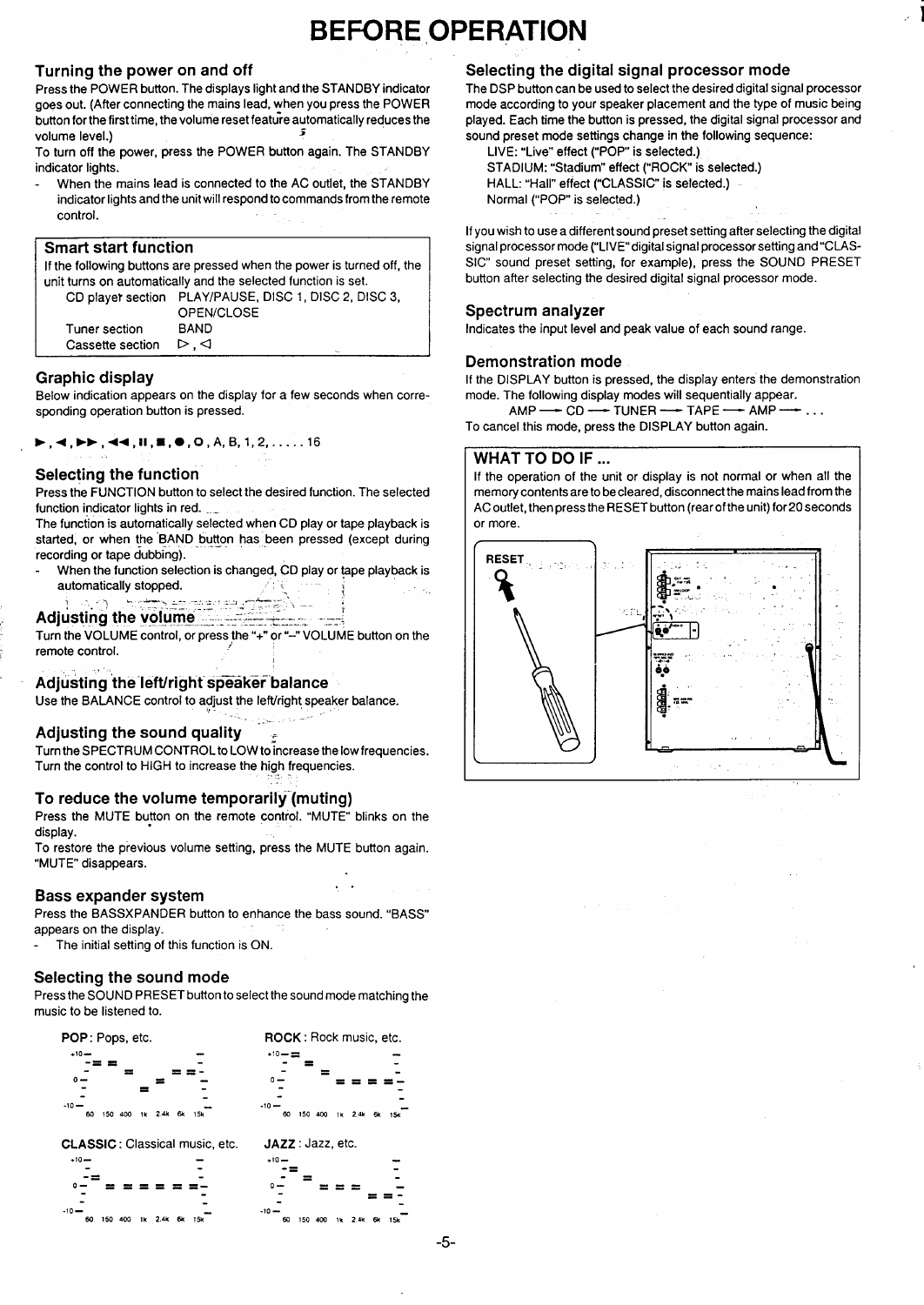Use compact discs bearing the symbol shown below. In addition to conventional 12 cm CDs, this system can be used to play 8 cm CDs without an adapter.<br> **MOOMPACT**<br> **MOOMPACT**<br>
DIGITAL AUDIO



#### Note:

- Do not touch the disc tray while it is moving.
- Never place anything except a compact disc on the disc tray. Foreign objects can damage the unit.
- Do not apply excessive force to the disc tray.
- Discs must be placed on the disc tray one at a time.

If discs are loaded, you can turn the unit on and begin play immediately by pressing the PLAY/PAUSE, DISC 1, DISC 2 or DISC 3 button.

- 1. Select "CD" function by pressing the FUNCTION button. "CD" appears on the display, then "CD" is replaced by "dlSC". "1" disc number blinks.
- 2. Press one of the disc select buttons (DISC 1, DISC 2 or DISC 3), then press the OPEN/CLOSE button.
	- If the disc select button which "no disc" has been detected by the changer mechanism is pressed, that disc tray slides out automatically.

#### The selected disc indicator blinks and the selected disc tray slides out. "OPEN" appears on the display.

3. Place the disc with the label facing up on the disc tray.



- 4. Press the OPEN/CLOSE button again to close the disc tra
- 5. Repeat steps 2-4 to load another chsc.
- 6. Press one of the disc select buttons (DISC 1, DISC 2 or DISC 3).



"D" appears, and play starts from the first track of the selected disc. The track number and elapsed play time for the current track are displayed.

**R/** ,234 <u>ه زد</u> <u>91101111</u> ,,!,

Also, the whole track numbers (up to track 16) on the disc are displayed on the music calendar.

- When playing tracks numbered 17 or higher, no track number appears on the music calendar.
- If the desired disc number has been selected, the PLAY/PAUSE button can also be used to start play.
- Note:

If the disc is loaded with the label facing downward, or if a badly scratched disc is loaded, "NO dISC" appears on the display. If this occurs, load the disc correctly or replace the damage disc.

7. Press the STOP button to end disc play.

.

- When the last track of the last disc has been played, the player stops automatically.
- When the OPEN/CLOSE button is pressed during play, play will stop and the disc tray will slide out.

#### **Ejecting discs**

- 1. While in the CD play or stop mode, press one of the disc select buttons to be ejected, then press the OPEN/CLOSE button.
	- While the player is playing one disc, you can eject another disc without stopping play.
- 2. Remove the disc.

#### **Notes on handling compact discs**

- Do not expose the disc to direct sunlight, high humidity or high temperatures for extended periods of time.
- Discs should be returned to their cases after use.
- Do not apply paper or write anything on the disc surface.
- Handle the disc by its edge. Do not touch the playing surface (glossy side).
- Fingerprints and dust should be carefully wiped off the playing surface of the disc with a soft cloth.
- Wipe in a straight motion from the centre to the outside of the disc. Never use chemicals such as record cleaning sprays, antistatic sprays or fluids, benzene or thinner to clean compact discs.

# **Temporarily stopping play**

Press the PLAY/PAUSE button. " $\triangleright$ " blinks on the display. To resume play, press the button again.

#### **Skip play**

To skip to track 6 while track 3 is playing, press the ►►/►► SKIP/ SEARCH button repeatedly until "6" appears in TRACK on the display. To skip back to track 3 while track 6 is playing, press the  $\blacktriangleleft \blacktriangleleft \blacktriangleleft \mathsf{SKIP}/\blacktriangleleft \blacktriangleleft \mathsf{SKIP}/\blacktriangleleft \blacktriangleleft \mathsf{SKIP}/\blacktriangleleft \blacktriangleleft \mathsf{SKIP}/\blacktriangleleft \blacktriangleleft \mathsf{SKIP}/\blacktriangleleft \blacktriangleleft \mathsf{SKIP}/\blacktriangleleft \blacktriangleleft \mathsf{SKIP}/\blacktriangleleft \blacktriangleleft \mathsf{SKIP}/\blacktriangleleft \blacktriangleleft \mathsf{SKIP}/\blacktriangleleft \blacktriangleleft \mathsf{SKIP}/\blacktriangleleft \black$ SEARCH button repeatedly until "3" appears.

The number buttons on the remote control can also be used for skip play. To skip to track 6 while one track is playing, press 0, then 6.

#### **Search (forward/reverse)**

If the ►►/►► or  $\leftarrow$  /  $\leftarrow$  /  $\leftarrow$  /  $\leftarrow$  /  $\leftarrow$  /  $\leftarrow$  SKIP/SEARCH button is pressed during play, the player will search at high speed in the forward or reverse direction while the button is being pressed. When the button is released, normal play will continue.

#### **Introscan . .**

Press the INTRO button on the remote control to play the first 10 seconds of each track. "INTRO" appears on the display.

- Press the INTRO button again to return to normal play.
- If the INTRO button is pressed during normal play, introscan will start with the next track on the disc.
- Introscan play will not function during random play or programmed play.

#### **Random play**

Press the RANDOM button on the remote control to begin random play. The player will automatically select and play discs and tracks at random. "RANDOM" appears on the display.

- If the RANDOM button is pressed during random play, the player will select the next random track.
- Random play will not function during introscan play or programmed play.

#### **Repeat play**

Press the REPEAT button repeatedly to select the desired repeat mode in the following sequence. The selected repeat mode is shown on the display.

REPEAT ONE: Repeat one track.

REPEAT ALL: Repeat all tracks on the selected disc.

REPEAT CONT: Repeat all tracks on all discs.

Released: Normal play mode

#### Note:

During programmed play, only "REPEAT ONE" and "REPEAT ALL" can be selected.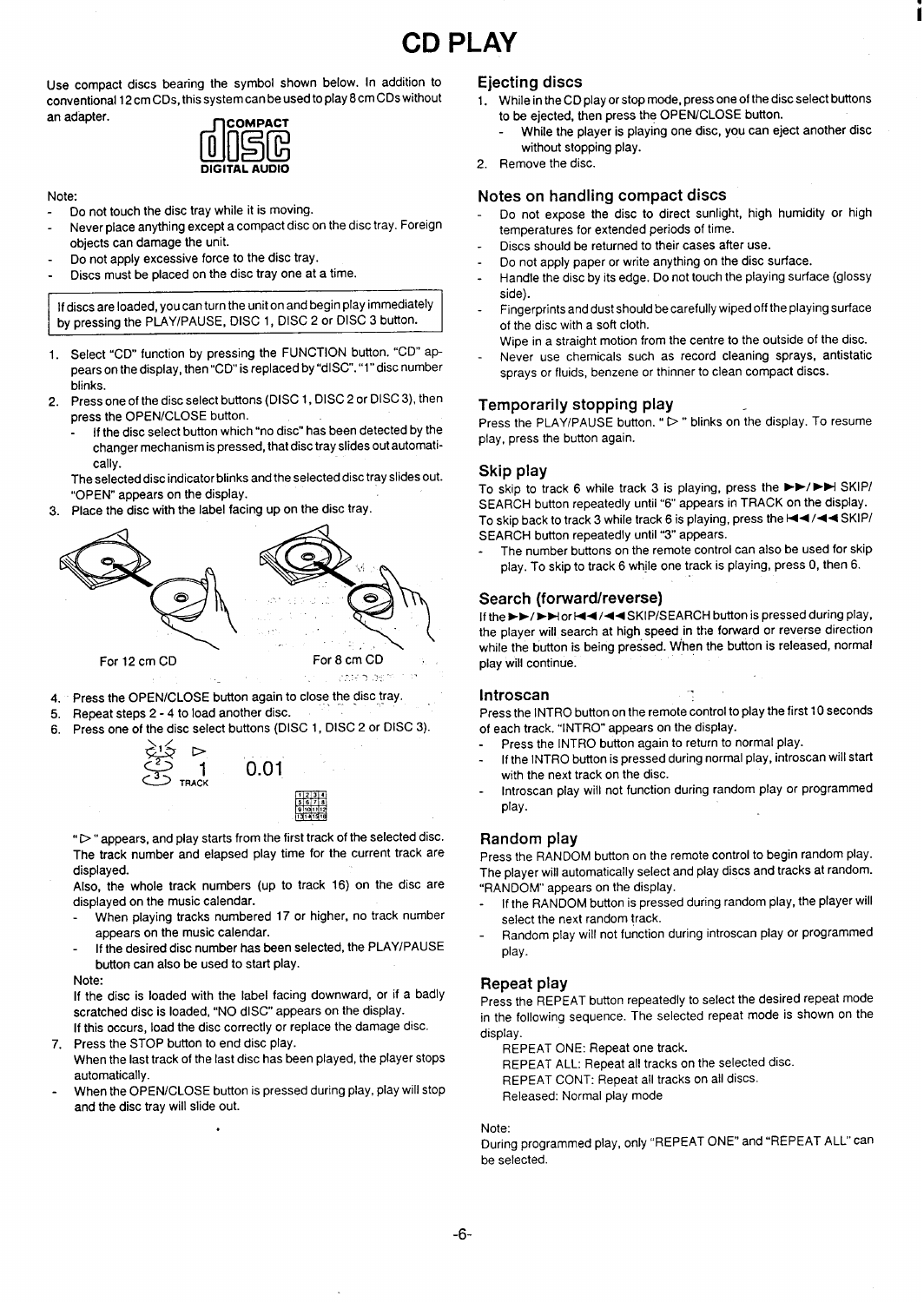#### **Disc check**

Press the DISC CHECK button to play the first 10 seconds of the first track of each disc. " $\triangleright$ " and "dISC CH" appear and the disc number blinks on the display.

.

Press the  $\blacktriangleright$ / $\blacktriangleright$  SKIP/SEARCH button to skip to the next disc. Each time the button is pressed, the player will skip to the next disc. Press the DISC CHECK button again to return to normal play.

#### **PROGRAMMED PLAY**

Up to 24 selections, from up to 3 discs, can be programmed for play in any order.

- To begin the programming procedure, select "CD" function first.
- The discs or tracks must be programmed in the stop mode.
- The same disc or track can be programmed more than once.
- Load discs that you want to programme before starting programmed play.

Follow the'example below to programme tracks 2 and 6 on DISC 1 and all tracks on DISC 3. In this example, each disc has 9 tracks and DISC 3 is in playing position.

1. Press the MEMORY button.



- 2. Select disc 1 by pressing the DISC 1 button.
- The DISC SELECT button on the remote control canalsobe used.



 $\frac{1}{2}$ 3. Select track 2 by pressing the ►►/►►I SKIP/SEARCH button. The number buttons on the remote control can also be used.



Press the MEMORY button.

$$
\begin{array}{cc}\n\sum_{1}^{2} & 2 & \text{Pr.} & 1 \\
\sum_{3}^{2} & 2 & \text{Pr.} & 1\n\end{array}
$$

5. Select track 6 by pressing the ►►/►►ISKIP/SEARCH button.



**•131**

6. Press the MEMORY button.



7. Select disc 3 by pressing the DISC 3 button.



8. Press the MEMORY button.



 $\mathbf{I}$ 

9. Press the PLAY/PAUSE button to start play.



When all programmed selections have played, the player stops automatically. "0 0.00" appears on the display.

- The programme contents are retained in memory.
- Any attempt to programme more than 24 selections will result in "FULL" being displayed and discontinuation of the programming. The programme is cleared in the following cases:
	- When the STOP button is pressed in the stop mode
	- When the OPEN/CLOSE button is pressed

#### **Checking the programme**

Each time the MEMORY button is pressed in the stop mode, the programmed details sequentially appear on the display.

#### **Changing a programme**

To add a new selection to a programme:

- In the stop mode, press the MEMORY button repeatedly until "- --.--" is displayed.
- 2. Select a disc and track number as explained above.
- 3. Press the MEMORY button.
- To change a selection:
- 1. In the stop mode, press the MEMORY button repeatedly until the selection to be replaced is displayed.
- 2. Select a disc and track number as explained above.
- 3. Press the MEMORY button.
- Note:

Programmed details cannot be partially deleted or inserted.

If "ME dISC" appears.

**WHAT TO DO IF ... .,**

- 1. Press the POWER button to turn the power off.
- 2. Press the POWER button to turn the power on.
- 

If the operation of the unit or display is not normal, even though the appropriate buttons have been pressed.

- 1. Disconnect the mains lead.
- 2. Press the RESET button (rear of the unit) for 20 seconds or more.
- 3. Connect the mains lead.
- 4. Press the POWER button to turn the power on.
- 5. Press the desired function button.

#### Note:

If the unit does not operate correctly, or "ME dISC" appears again, please contact your nearest SANYO Authorized Service Centre.

 $\mathcal{O}(\mathcal{O}_\mathcal{A})$  , and  $\mathcal{O}(\mathcal{O}_\mathcal{A})$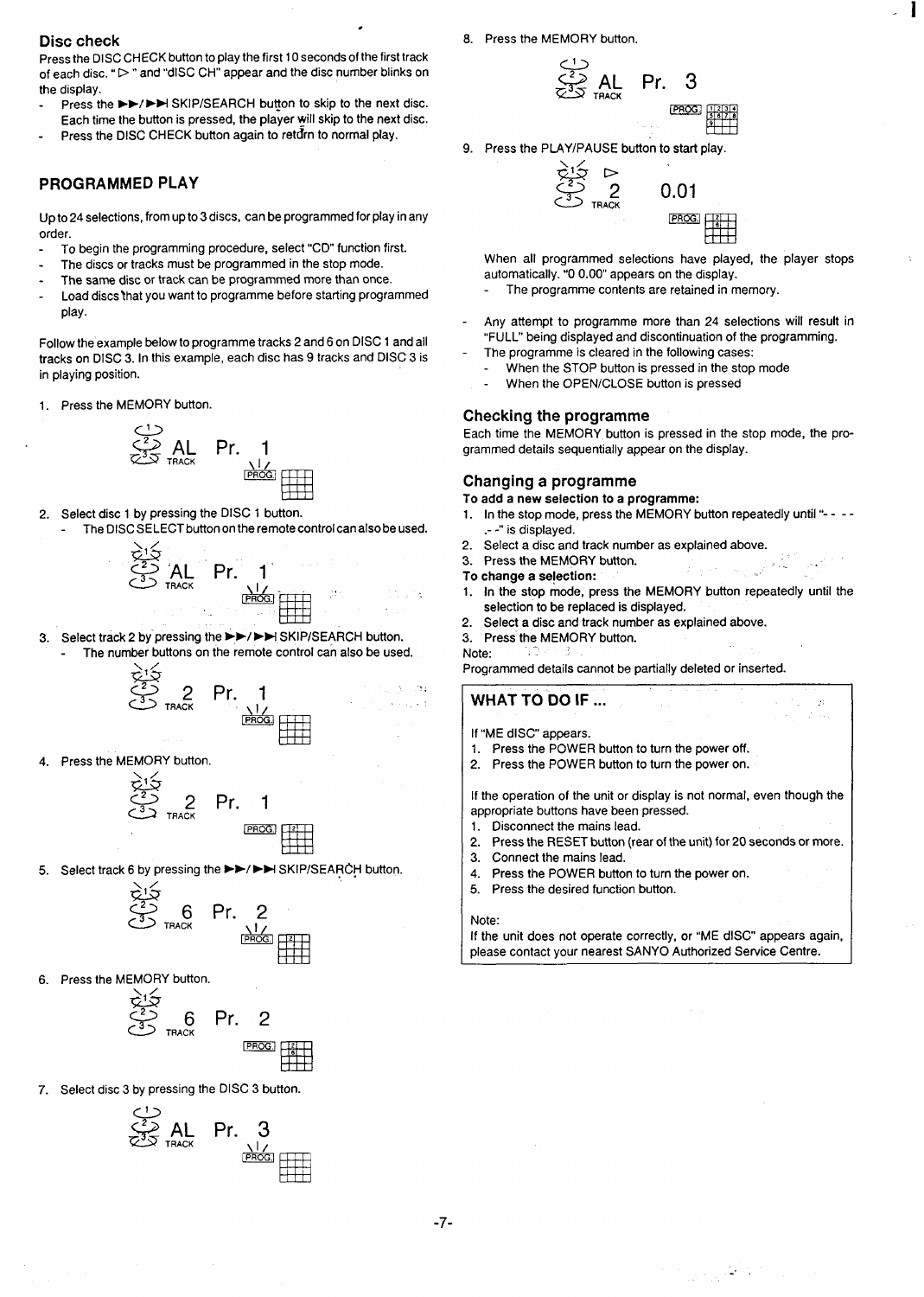# **LISTENING TO TAPES**

Deck A is for playback only; deck B is for both playback and recording.

If a cassette is loaded, you can turn the unit on and begin play immediately by pressing the  $\triangleright$  or  $\triangleleft$  button.

- 1. Select "TAPE". "TAPE" appears on the display, then "TAPE" is replaced by the tape mode display.
- 2. Press the cassette holder (EJECT portion) to open it.
- 3. Load the cassette(s).



After loading the cassette(s), push the cassette holder (EJECT portion) back into position. The DECK A or DECK B indicator lights.

4. Set the DOLBY NR button according to whether the tape has been recorded with the Dolby NR system or not.

With Dolby NR ................. " DO B NR" appears

Without Dolby NR ........... " DO B NR" disappears

- 5. Select deck A or deck B by pressing the DECK button if required. (If only one cassette is loaded, deck A or deck B will be selected automatically.)
- 6. Select the reverse mode with the REVERSE MODE button as desired.
- 7. Press the D or  $\triangle$  button to begin playback.  $\blacktriangleright$  or  $\blacktriangleleft$  appears on the display.  $\triangleright$ : For forward play

 $\lhd$ : For reverse play

# \$302\$

8. Press the ❑ button to stop playback at any time, When the end of the tape has been reached, automatic stop or reverse will be activated.

### **Types of usable tapes**

The type of tape used is automatically identified by the system since decks A and B both employ an auto tape selection system. The following types of tape can be used with this system.

Normal

CrO<sub>2</sub>

Metal (Playback only)

Note:

- Cr02/Metal tapes without sensing holes cannot be used since they cannot be identified by the auto tape selector.
- Endless tapes cannot be used.
- Do not use C-120 tapes. They may jam in the mechanism.

#### **Auto** reverse

Press the REVERSE MODE button to select the reverse mode as desired.  $\mathcal{I}:$ 

iii

For listening to one side of the tape only.

- -. **-J :**
- For listening to both sides of the tape in succession.
- If playback has been started from the reverse side, only the reverse side will be played back.  $\subset$

For listening repeatedly to both sides of the tape.

### **Fast forward and rewind**

Press the  $D$  or  $\ll$  button. " $\blacktriangleright$  " or "  $\blacktriangleleft$  " blinks.

When the tape has been wound to the end, the deck stops automatically.

#### **Tape counter**

Each deck has a counter. The counter of the selected deck appears on the display and helps you to quickly locate the recorded selection for playback.

$$
0.3020\frac{1}{10}
$$

Both sides of the counter indicate tape movement with rotating graphic displays.

To reset the tape counter to "000

In the stop mode, press the DECK button to select the counter to be reset, then press the ❑ button.

- When CD computer recording is started, the counter of deck B automatically resets to "000".
- When tape high-speed dubbing is started, the counters of both decks automatically reset to "000".

Seep and the

### **Relay playback (continuous playback)**

- Load the cassettes into both decks.
- 2. Set the REVERSE MODE button to  $\mathbb{Z}$ .
- 3. Select deck A or deck B by pressing the DECK button if required.
- $4.$   $\circ$  Press the  $\triangleright$  or  $\triangle$  button.  $\circ$  and  $\circ$  , sequence in the property of
	- Relay playback will continue from deck A (or B) to deck B (or A) until the  $\Box$  button is pressed.

Deck A forward side — Deck A reverse side — Deck B forward side — Deck B reverse side — Deck A forward side —  $\rightarrow \ldots$ 

#### **Dolby NR system .: ~"**

Dolby Noise Reduction circuitry provides superior recording and playback results by suppressing tape hiss by up to 10 dB.

Dolby noise reduction manufactured under license from Dolby Laboratories Licensing Corporation.

"DOLBY" and the double-D symbol **QQ** are trademarks of Dolby Laboratories Licensing Corporation.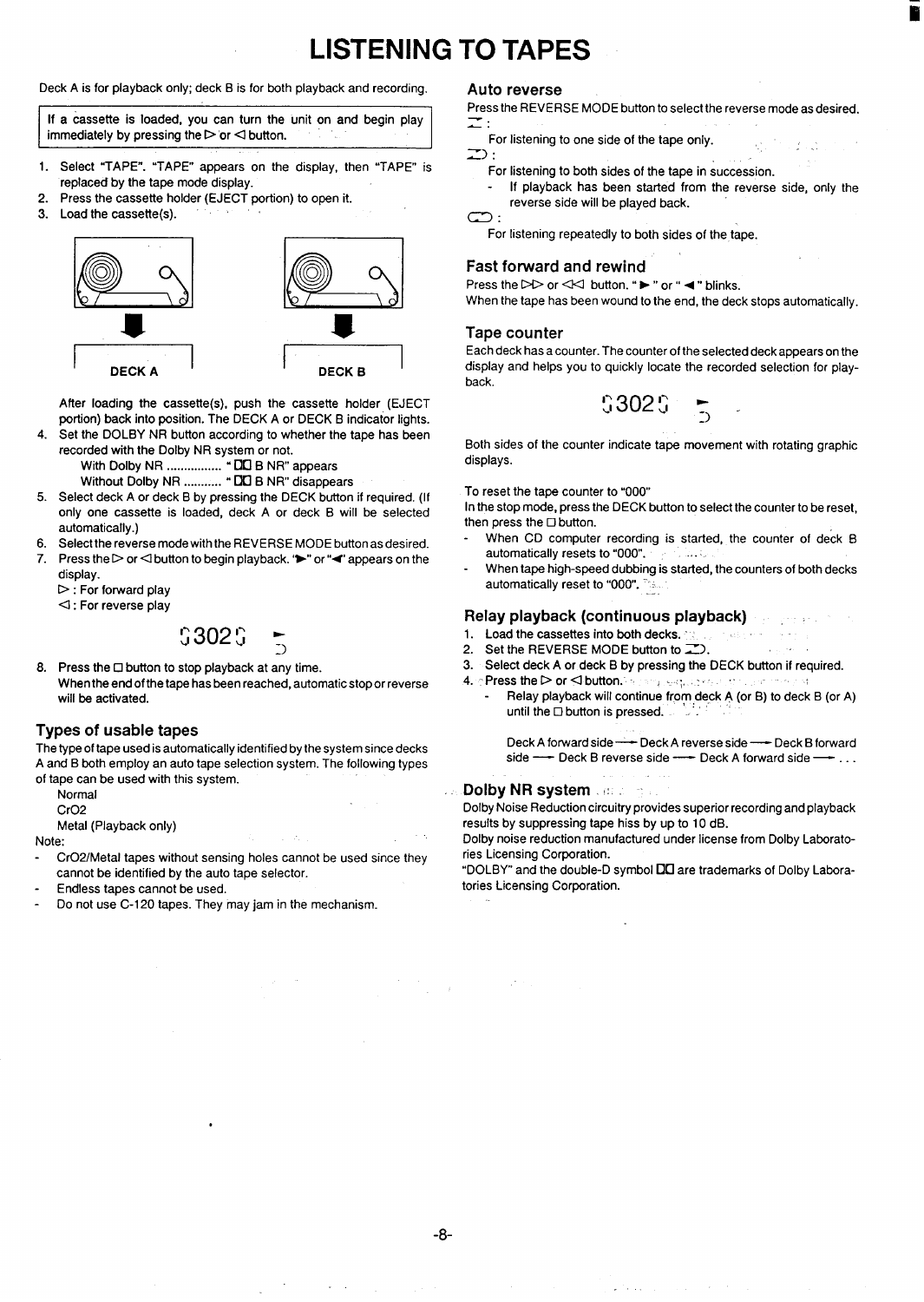# **LISTENING TO THE RADIO**

To turn the unit on and listen to the last received station, press the BAND button.

5

- **Manual tuning** 5. 1. Press the BAND button to select FM or AM. "TUNER" is selected automatically. "TUNE" **appears on the .**
- display, then "TUNE" is replaced by the tuner mode display. 2. Press the "+" or "-" TUNING button continuously until you are close
- to the desired frequency, then press it briefly until the desired frequency is displayed. Each time the button is pressed, the frequency changes in 0.05 MHz steps for FM and 9 kHz steps for AM.



### **To preset stations**

 $\sigma_{\rm eff}$  , the  $\tau$ 

.

Up to 16 stations in each band (FM and AM) can be preset,

- 1. Tune in the station to be preset as described in "Manual tuning".
- 2. Press the MEMORY button.



3. Press the "+" or "-" PRESET button to select the channel number to be preset.

> 9103(.L, .,. 캠 **,234 , m-, \$:: ,. . . .. .**

- 4. Press the MEMORY button, indicated and the experimental  $\mathbb{R}^n$ In this example, "103.25 MHz" FM station is preset on FM channel number 9.
	- $-$  TC decreases from Eq.18 25.5  $\,$ - The number buttons on the remote control can be used for preset

|                            | The number buttons on the remote control can be used for preset<br>the station. In this example, press 0, then 9 after the step 2 above.<br>FM 103.25 MHz                                                                                                                    | The company of the company of the problem and an entity of the company of the company of the company of the company of the company of the company of the company of the company of the company of the company of the company o | and the control of the control of the control of the control of the control of the control of the control of the control of the control of the control of the control of the control of the control of the control of the cont |
|----------------------------|------------------------------------------------------------------------------------------------------------------------------------------------------------------------------------------------------------------------------------------------------------------------------|--------------------------------------------------------------------------------------------------------------------------------------------------------------------------------------------------------------------------------|--------------------------------------------------------------------------------------------------------------------------------------------------------------------------------------------------------------------------------|
| the special control of the | শ্ৰৱদানৰ                                                                                                                                                                                                                                                                     | メント・スター おとこ アクセス・コーヒー しゅうとうせい                                                                                                                                                                                                  |                                                                                                                                                                                                                                |
|                            | Changing the AM reception frequencies<br>It is not necessary to perform this procedure in the Australia and New Zealand.<br>1. Press the BAND button to select "AM".<br>2. While pressing the MEMORY button on the front panel, press the STOP button<br>on the front panel. |                                                                                                                                                                                                                                |                                                                                                                                                                                                                                |

522 - 1710 kHz (9 kHz steps)  $\rightarrow$  520 - 1710 kHz (10 kHz steps)

**. ,,**

 $\sim \omega_{\rm c}$  ,  $\omega_{\rm c}$ 

**LISTENING TO VIDEO SOURCES**

1. Select "VIDEO". "VIDEO" appears on the display. 2. Follow the instructions supplied with the video equipment.

#### Note:

If the next step is not taken within 10 seconds while performing steps 2-4, "PROG." disappears and the preset operation is cancelled. Press the MEMORY button to continue.

- 5. Repeat the steps above to add more preset stations.
- When presetting a new station, the previously preset station on the same channel number of the same band is cleared.
- The preset stations will be retained in the memory even if the unit is turned off.

If the memory contents are lost due to a power failure or other condition, preset the stations again.

### **Listening to preset stations**

e a troj de comunicación

- 1. Press the BAND button to select FM or AM.
- 2. Press the "+" or "-" PRESET button to select the desired channel number. The selected channel number blinks on the display.
	- The number buttons on the remote control can also be used. Press two number buttons within 4 seconds.
- To receive an FM stereo broadcast, make sure that "MONO" is not displayed. If "MONO appears, **press** the FM MODE button to turn the "MONO" indication off.

"ST" appears when an FM stereo broadcast is received.

If the signal from an FM stereo station is weak and reception is poor, press the FM MODE button to change to monaural reception. ("ST" is replaced by "MONO" in the display.)

..

,,

 $A\mathbb{G}=\mathbb{G}$  is

.,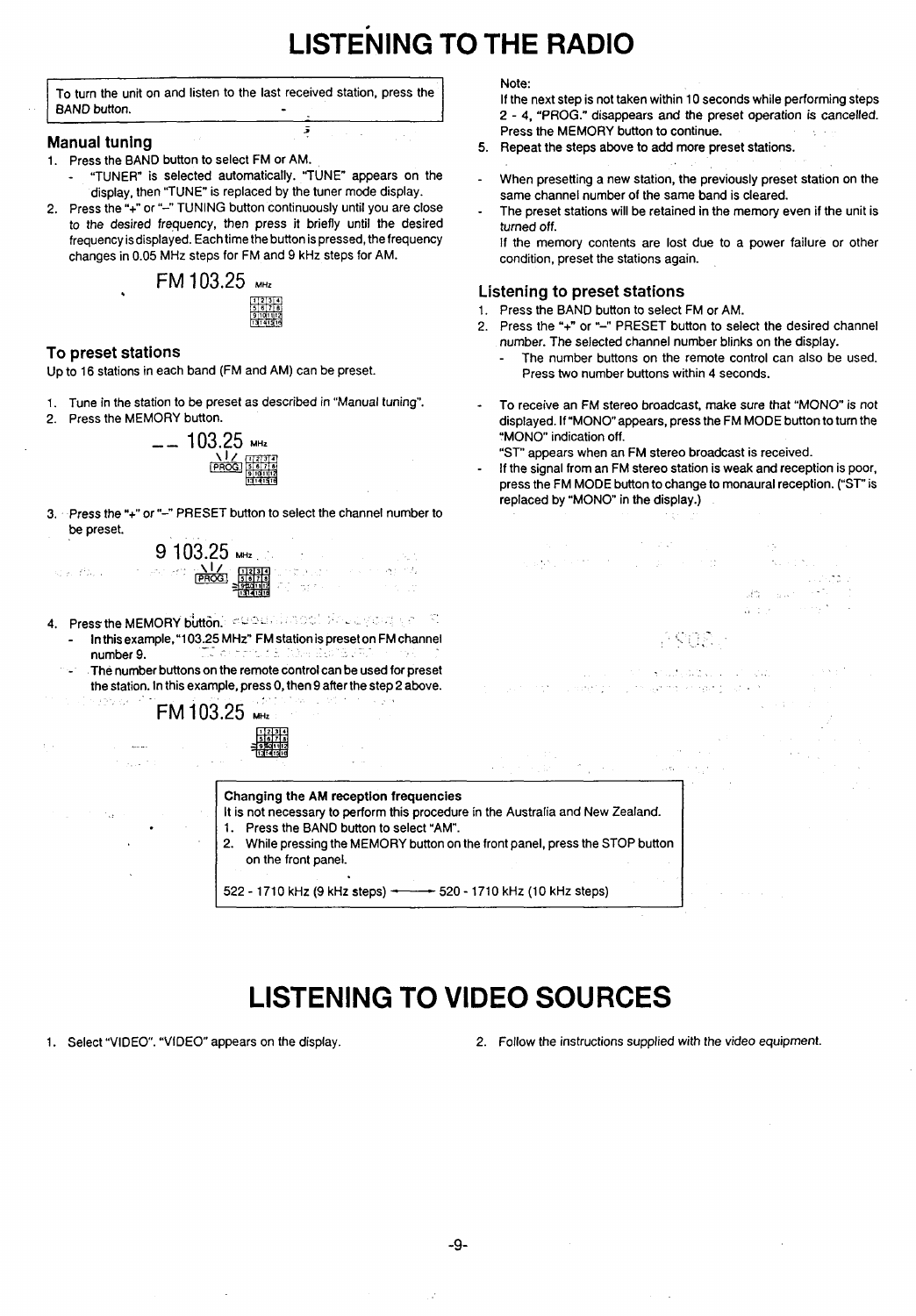# **BEFORE RECORDING AND DUBBING**

Recording copyright material without permission of the copyright owners is usually an infringement. If you wish to re-record copyright material, permission from the copyright owner is nec**essary. SANYO does not approve of, and cannot be held responsible for, any unlawful use of this machine.**

Use deck B for recording.

- 1. Press the cassette holder (EJECT portion) to open it and load the cassette for recording.
- Set the DOLBY NR button to ON or OFF as desired. Dolby NR ON ........ " **LI**LI B NR" appear Dolby NR OFF ...... " **❑**❑ B NR" disappear 2.
- Set the reverse mode with the REVERSE MODE button. 3. **z:**

For recording one side only.

 $\overline{a}$ 

- For recording both sides in succession.
- If recording has been started from the reverse side, only the reverse side will be recorded.
- If a tape with one of its tabs already broken out is used for recording, the tape will not be reversed automatically, and it will stop.
- If the REC PAUSE, COMPU. REC or DUBBING HIGH button is pressed while the  $\Box$  mode is selected, the  $\Box$ ) is selected automatically.

#### Recording will start in the forward direction under the following conditions:

- When CD computer recording is used
- When tape high-speed dubbing is used
	- in this basis  $\pm$  10  $\pm$  10  $\pm$  10  $\pm$  10  $\pm$  $\tau_{\rm max} = 80$ 
		- ,, .. . . . . . . .-, ,. .,.. . . . . ,,, .,, ,,.,. --

### **RECORDING COMPACT DISCS -, .-.**

개시한다

:,

For programmed recording, programme the material in advance (as described under "PROGRAMMED PLAY").

### Computer recording

With computer recording, you can record a CD onto a cassette by pressing just one button.

- 1. Load the disc(s) to be recorded.
- 2. Load a blank cassette into deck B.
- 3. Select "CD".
- 4. Press the disc select button (DISC 1, DISC 2 or DISC 3) to select the disc to be recorded first, then press the STOP button. For programmed recording, this step is unnecessary.
- 
- mode: تــَــ " mode 6. Press the COMPU. REC button.
- The system automatically performs the following functions:

#### Deck B:

- The tape rewinds to the beginning.
- Recording starts.

CD player:

- The player searches for the first track to be recorded, then enters the pause mode.
- CD play starts.

The DECK B and REC PAUSE indicators light, "COMPU. REC" and "A" appear on the display as recording begins.



in St

 $\mathcal{L} \ll \mathcal{L}$ 

## **Automatic record muting**

Undesirable parts of a programme can be omitted while recording. Press the REC MUTE button once while recording. The REC PAUSE indicator blinks and a 5-second unrecorded blank space is created, then the cassette deck enters the record pause, mode. The **REC PAUSE** indicator lights and " $\blacktriangleright$  " or "  $\blacktriangleleft$  " blinks on the display.

- To add another 5-second blank space, press the REC MUTE buttor again.
- To resume recording, press the  $\triangleright$  or  $\triangleleft$  button whose " $\blacktriangleright$  " or " $\blacktriangleleft$  " is blinking.

#### Note:

The record muting function does not operate during CD computer recording or tape high-speed dubbing.

## **Accidental erasure prevention tabs (for protecting valuable recordings)**

Accidental erasure can be prevented by breaking out the tabs on the end of the cassette tape (where the tape is not exposed) using a screwdriver or similar implement.

If a tab is broken out **in error and you wish to re-record the tape, simply block the tab hole using adhesive tape and the tape can be** used for recording again.



Break out tab B for side B. .<br>, http://www.astron.com

', -..

-. .,... L' **RECORDING** ,,. ,. **.,'**

in de la participation de

If the tape reverses from side A to B while a track is still playing, the CD player enters the pause mode at the beginning of the track that was playing. This track will be recorded at the beginning of side B.

When the end of the tape (side B) is reached, the CD player and deck B stop automatically.

If the last track on the CD plays completely before the end of the tape, disc play stops automatically. Deck B also stops.

#### Note:

- Recording starts automatically after 8 seconds, so the recording will not be interrupted by the leader tape at the beginning of sides A and B.
- A 5-second blank space is automatically recorded at the end of each track.
- To stop computer recording at any time, press the STOP button on the CD player or the  $\Box$  button on the deck. The CD player and deck B will stop.
- To record material from a different position on the tape, continue recording manually.

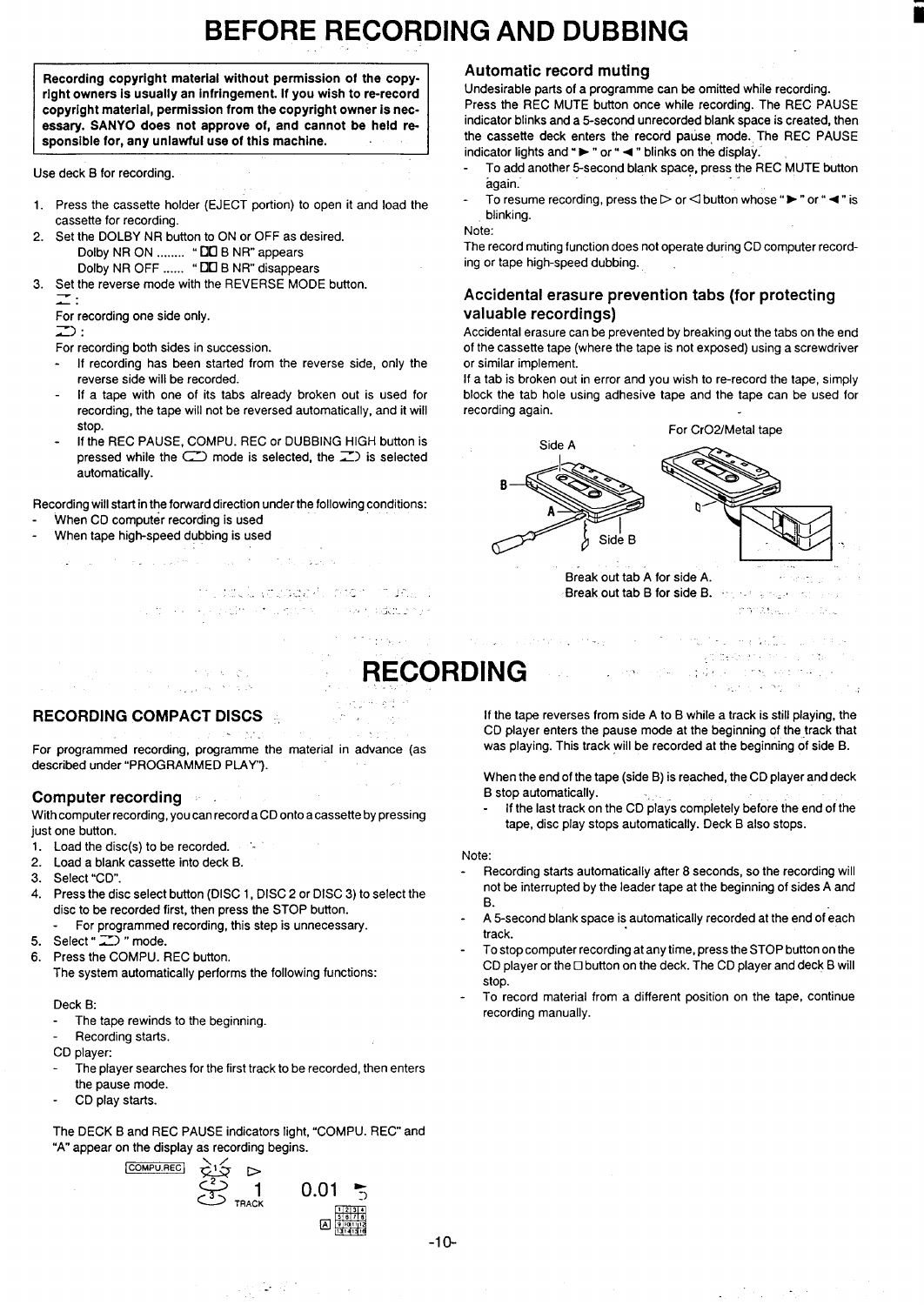#### **Manual recording**

- 1. Follow the steps 1-3 under "Computer recording" above.
- Press the disc select button (DISC 1, DISC 2 or DISC 3) to select the disc, then press the STOP button. Select the track number to be recorded if required.

●

- 2. Press the REC PAUSE button. Deck B enters the record pause mode The REC PAUSE and DECK B indicators light. Both ">" and "<" blink on the display.
- 3. Press the  $\triangleright$  or  $\lhd$  button. " $\blacktriangleright$  " or "  $\blacktriangleleft$  " lights and recording starts
- 4. To stop recording, press the ❑ or STOP button.

When the end of the tape (side B) is reached, the CD player and deck B stop automatically.

If the last track on the CD plays completely before the end of the tape, disc play stops automatically. Deck B also stops.

# **RECORDING FROM THE TUNER OR VIDEO INPUT**

1. Tune in the radio station to be recorded, or play a video cassette or video disc.

ii

- 2. Load a blank cassette into deck B.<br>3. Press the REC PAUSE button. Deck
- Press the REC PAUSE button. Deck B enters the record pause mode.
- 4. Press the  $\triangleright$  or  $\triangleleft$  button. Recording starts.
- 5. Press the REC PAUSE button to temporarily stop recording. Press again the  $\triangleright$  or  $\triangleleft$  button whose " $\blacktriangleright$  " or "  $\blacktriangleleft$  " is blinking to continue.
- 6. Press the ❑ button to stop recording.

### When beat interference is heard

A high-pitched noise called "beat" is sometimes heard during the recording of radio broadcasts.

If this occurs, 1. Select "TUNER".

- 
- 2. Press the MEMORY button.
- 3. While "PROG." is blinking, press the ►►/►■SKIP/SEARCH button to select "be-l" or''bc-2". Select the setting that gives the best results.

# **TAPE DUBBING (Deck <sup>A</sup> to Deck B)**

\*

For simple, automatic dubbing in one-half the time, compared to normalspeed dubbing. ,, ..,.,. .,,

Use the same length **cassettes in both decks** for the high-speed **Manual (normal-speed) dubbing**

Press the DUBBING HIGH button. "TAPE" is selected automatically and 1. Select "TAPE".<br>"dub" appears on the display. 2. Select "T" mode. "dub" appears on the display.<br>The system performs the steps below and automatically starts deck  $A^{\frac{1}{2}}$ , 3. Deck B: Locate the tape position where recording will begin.

The system performs the steps below and automatically starts deck A: playback and deck B recording. 4. Deck A: In the same direction of deck B, Iocatethe selection of the tape

- 
- 
- 3) Deck B: Erases the first few seconds of the tape.

The REC PAUSE, DECK B and DECK A indicators light, "dub" and " $\blacktriangleright$ " dubbing starts.<br>appear on the display as dubbing begins.<br>appear on the same direction. appear on the display as dubbing begins. ,.

. . . . . . . . . . . . <del>.</del> dub  $\frac{1}{2}$ 

- Before pressing the DUBBING HIGH button, check that both decks
- Press the ⊡ button to stop dubbing at any time. The tape will not stop copied tape. If the tape to be copied is encode<br>during high-speed dubbing if the REC PAUSE button is pressed. copy will be Dolby NR encoded automatica during high-speed dubbing if the REC PAUSE button is pressed.
- During high-speed dubbing, normal monitoring is not possible.
- Load the cassette to be played back into deck A and a blank cassette into - A high-pitched sound may be recorded if high-speed dubbing is used deck B. near a TV. If this happens, switch off the TV or place the system at a distance from the TV.
- High-speed dubbing<br>For simple automatic dubbing in one-half the time compared to normal-<br>For simple automatic dubbing in one-half the time compared to normal-<br>dubbing from a position in the middle of the tape, use manual d

For dubbing while listening to the playback from deck A.

- 
- 
- 
- to be dubbed.
- 1) Deck A: Tape rewinds. The Same Records and DECK <sup>1</sup>B state of the REC PAUSE button. The REC PAUSE and DECK <sup>1</sup>B<br>2) Deck B: Tape rewinds. The Same Records and DECK is the Same of the Same indicators light. Both " > " and 2) Deck B: Tape rewinds.<br>2) Deck B: Tape rewinds. indicators light. Both "► " and " ◄ " blink on the display.<br>2) Deck B: Frases the first few seconds of the tape. 6. Press the  $\triangleright$  or  $\triangleleft$  button (to match the same dir
	- and 4 above). The DECK A indicator and " ► " or " < " light. Manual
	-
	- :. 7. Press the ❑ button to stop dubbing.

#### Automatic stop during tape dubbing

If deck A or deck B stops automatically, the other deck will also stop.

are in the stop mode.<br>Press the Obutton to stop dubbing at any time. The tape will not stop copied tape. If the tape to be copied is encoded with Dolby NR, the

# **SLEEP TIMER OPERATION**

This timer automatically switches off the power after a preset time has To check the remaining sleep time<br>elapsed. The volume will gradually be reduced (fade-out) during the 1- Press the SLEEP button. The remaining time is elapsed. The volume will gradually be reduced (fade-out) during the 1-<br>minute period before the unit turns off. There are 12 time periods available: seconds, the original display returns. minute period before the unit turns off. There are 12 time periods available: 120, 110, 100,90,80,70,60,50,40, 30,20, and 10 minutes.

Press the SLEEP button on the remote control to select the desired sleep time. "SLEEP" and the selected time blink on the display. After several is also released if the power is switched off. seconds, the original display returns. "SLEEP" remains lit.

To **release the sleep** timer while in operation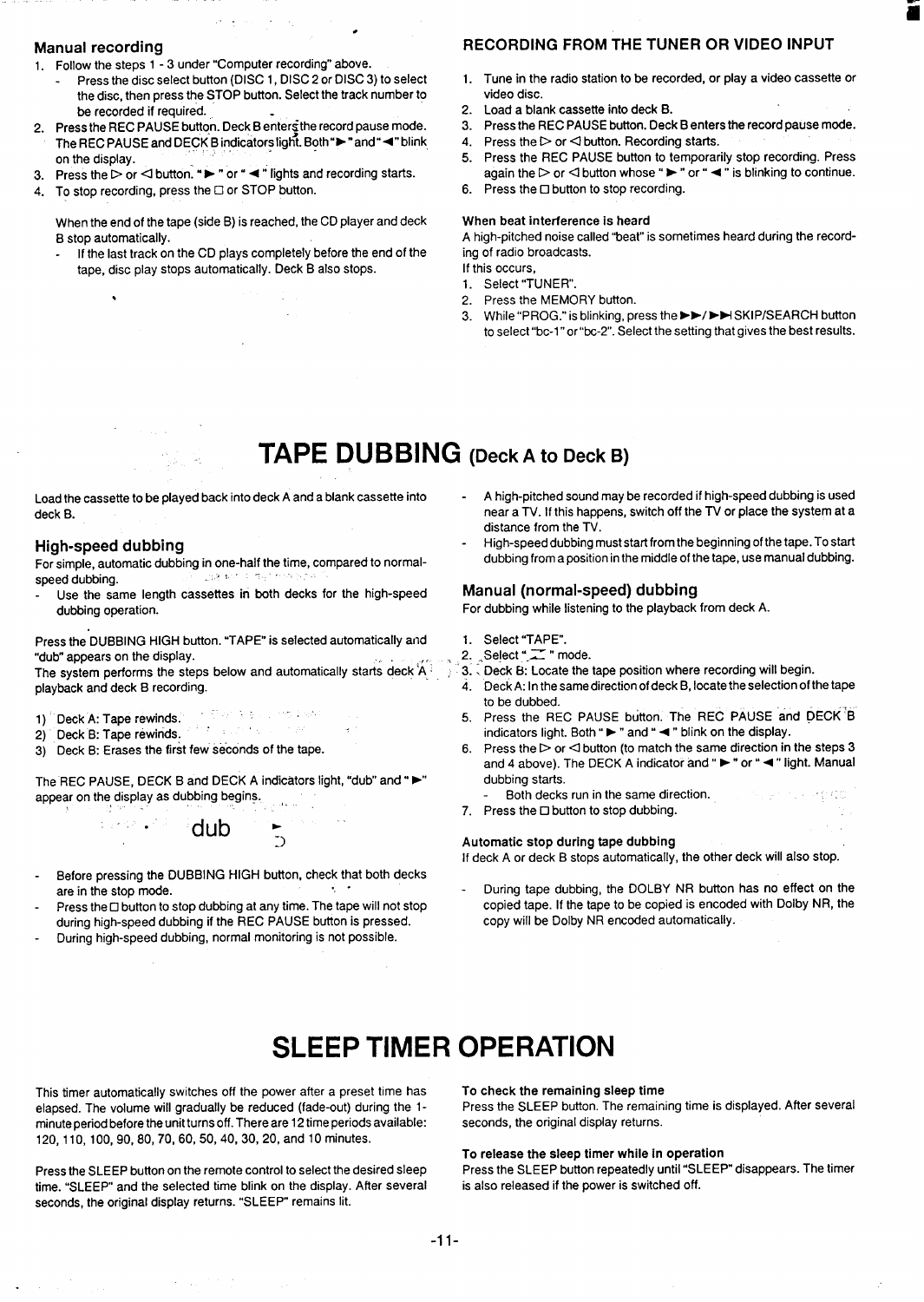# **MAINTENANCE**

**Cleaning the decks A and B heads**<br> **To ensure playback and recording with good-quality sound, use cotton Use a soft cloth to remove dirt on the main unit.** To ensure playback and recording with good-quality sound, use cotton Use a soft cloth to remove dirt on the main unit.<br>Swab to clean the heads, pinch rollers and capstans of the decks after If the dirt persists, dip a soft swab to clean the heads, pinch rollers and capstans of the decks after about every 10 hours of use.

If the dirt persists, soak the swab in a little methylated spirit or head cleaning fluid and then clean.



.

detergent, wring it out, wipe away the dirt, and then take up any moisture with a dry cloth.

Do not use benzene, thinners or alcohol since they will mar the finish of the surfaces.

1. Cotton swab<br>2, 7. Capstan 2, 7. Capstan<br>3, 6. Pinch roll Pinch roller 4,5. Head

# **REMOTE CONTROL OPERATION**

#### Note:

The buttons on the remote control perform similar functions to similarly marked buttons on the front panel.

| In CD mode MEMORY $\rightarrow$ DISC SELECT $\rightarrow$ 1 - 9, 0, $\rightarrow$ 4 or $\rightarrow$ $\rightarrow$ MEMORY $\rightarrow$ CD $\rightarrow$ /H |
|-------------------------------------------------------------------------------------------------------------------------------------------------------------|
|                                                                                                                                                             |
|                                                                                                                                                             |
|                                                                                                                                                             |
|                                                                                                                                                             |
|                                                                                                                                                             |
|                                                                                                                                                             |
|                                                                                                                                                             |
|                                                                                                                                                             |
|                                                                                                                                                             |
|                                                                                                                                                             |
|                                                                                                                                                             |
|                                                                                                                                                             |
|                                                                                                                                                             |
|                                                                                                                                                             |
|                                                                                                                                                             |
|                                                                                                                                                             |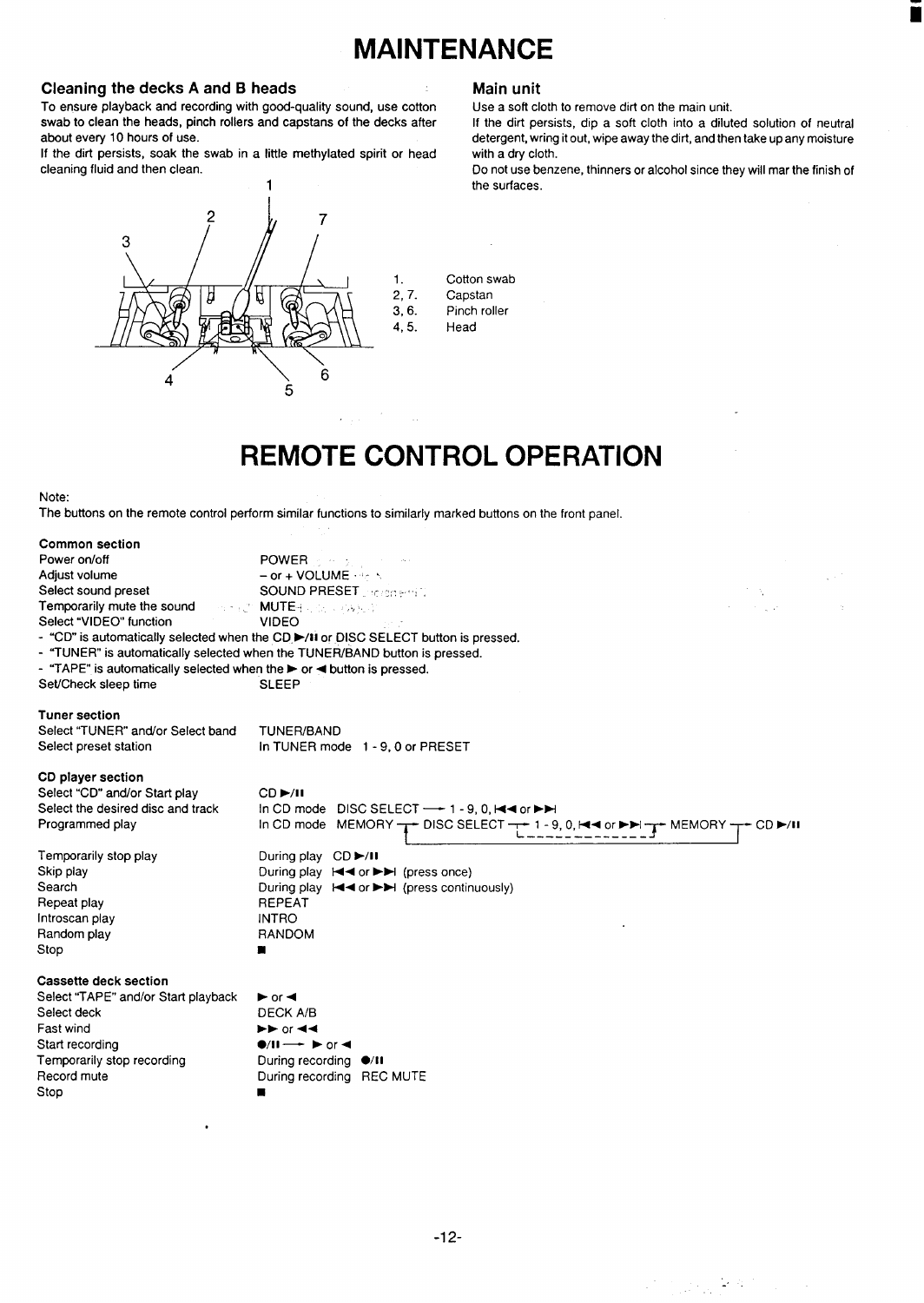# **SPECIFICATIONS**

**Tuner section Reception frequency: FM: 87.5-108** MHz : AM: 522 - 1710 kHz

#### **CD player section Type:**

**Changer, 3-disc** Channels: 2-channel stereo Sampling frequency: 44.1 kHz

Pick-up: Optical 3-beam semiconductor laser Laser output

0.6 mW (Continuous wave max.) Wave length: 790 nm Frequency response:

20 HZ **tO** 20 kHz Wow/flutter:

Below measurable limits

#### **Cassette deck section**

**Track system: 4-track, 2-channel stereo Frequency response: 50 Hz to 14.5** kHz (Cr02 tape) 50 Hz to 13.5 kHz (Normal tape) Signal-to-noise ratio: 60 dB (Dolby NR ON) Wow/flutter: 0.12% (WRMS) Fast forward/rewind time: Approx. 110 sec. (C-60)

50 W x 2 (at 4 ohms,  $10\%$  distortion) Sound preset: Four electronic presets Inputs VIDEO IN: 400 mV/50k ohms **Outputs** SPEAKERS: 4 ohms SURROUND SPEAKERS: 16 ohms PHONES: 8-32 ohms Power requirements: AC 230-240 V, 50 HZ Power consumption: 115W Dimensions: 270(W) x 333(H) x 290(D) mm Weight: 9.3 kg

#### **Speaker systems**

**Amplifier section Output power:**

**Type: 3 way bass reflex Unit used:** Woofer: 16 cm cone type Mid range: 5 cm cone type Tweeter: piezoelectric Maximum power-handling capacity: 100 W (peak) Nominal impedance: 4 ohms Dimensions: 200(W) x 330(H) x 209(D) mm Weight: ,. 3.2 kg (per speaker)  $\sim$ 

Specifications subject to change without notice.

,:

. .